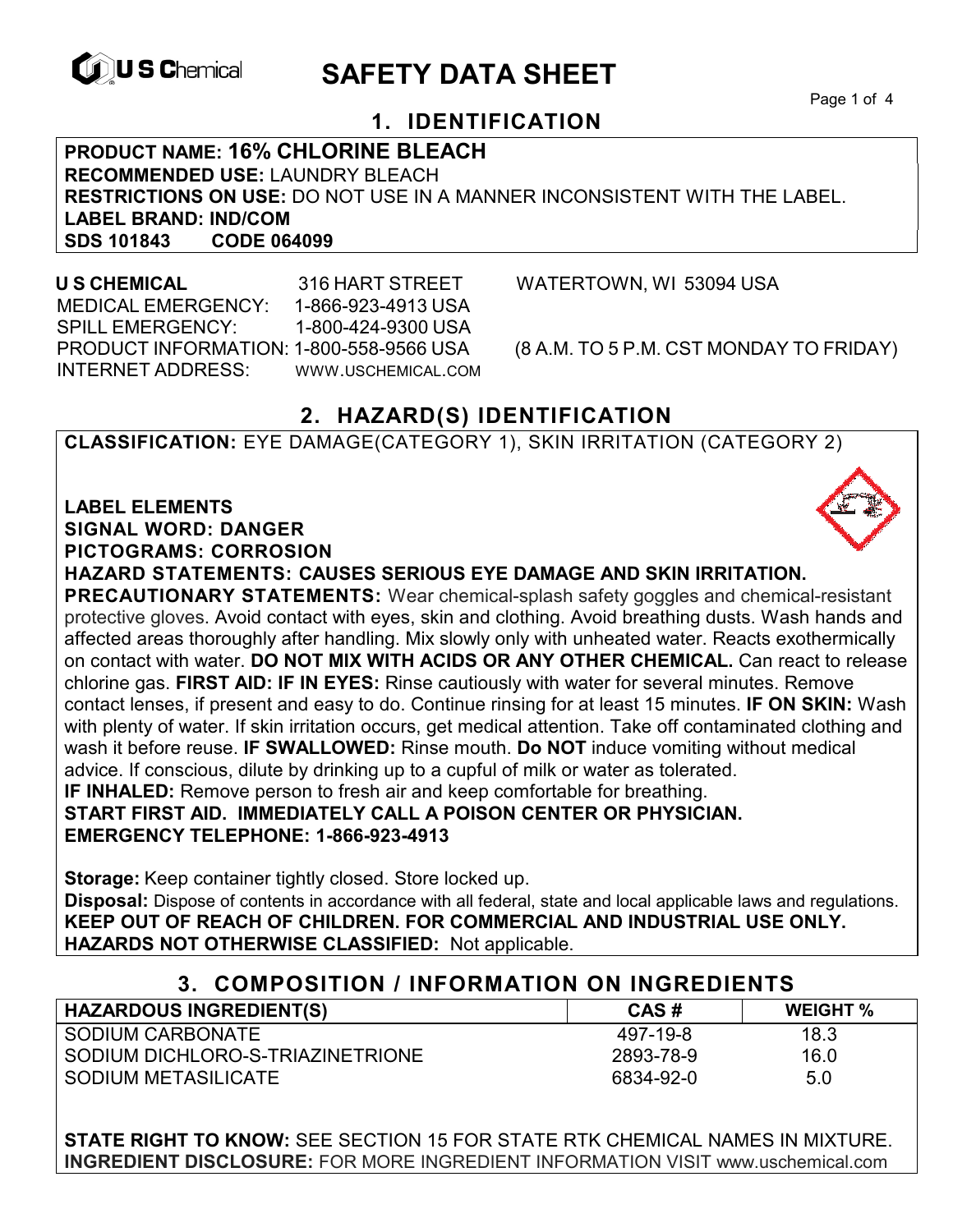#### **4. FIRST-AID MEASURES** Page 2 of 4

**IF IN EYES:** RINSE CAUTIOUSLY WITH WATER FOR SEVERAL MINUTES. REMOVE CONTACT LENSES, IF PRESENT AND EASY TO DO. CONTINUE RINSING FOR AT LEAST 15 MINUTES. **IF ON SKIN:** WASH WITH PLENTY OF WATER. IF SKIN IRRITATION OCCURS, GET MEDICAL ATTENTION. TAKE OFF CONTAMINATED CLOTHING AND WASH IT BEFORE REUSE. **IF SWALLOWED:** RINSE MOUTH. **Do NOT** INDUCE VOMITING WITHOUT MEDICAL ADVICE. IF CONSCIOUS, DILUTE BY DRINKING UP TO A CUPFUL OF MILK OR WATER AS TOLERATED. **IF INHALED:** REMOVE PERSON TO FRESH AIR AND KEEP COMFORTABLE FOR BREATHING. **START FIRST AID. IMMEDIATELY CALL A POISON CENTER OR PHYSICIAN. EMERGENCY TELEPHONE: 1-866-923-4913**

**MOST IMPORTANT SYMPTOMS / EFFECTS:** CAUSES SERIOUS EYE DAMAGE AND SKIN IRRITATION. MAY CAUSE BLINDNESS WITHOUT IMMEDIATE FIRST AID. HARMFUL IF SWALLOWED.

**MEDICAL CONDITIONS AGGRAVATED:** NONE KNOWN. **NOTE TO PHYSICIAN:** CALL 1-866-923-4913 FOR EXPOSURE MANAGEMENT ASSISTANCE.

### **5. FIRE-FIGHTING MEASURES**

**CHEMICAL HAZARDS:** EYE CORROSIVE AND SKIN IRRITANT. NON-FLAMMABLE. **COMBUSTION PRODUCT HAZARDS:** OXIDES OF CARBON AND OTHER FUMES. **METHODS:** SELECT EXTINGUISHER AND METHODS BASED ON FIRE SIZE AND TYPE. **EQUIPMENT:** WEAR SCBA AND FULL PROTECTIVE GEAR AS CONDITIONS WARRANT. **NFPA RATING:** HEALTH-3/FLAMMABILITY-0/ INSTABILITY-0/SPECIAL HAZARD-N.AP. **SUITABLE EXTINGUISHERS:** WATER, DRY CHEMICAL, CO2 OR FOAM SUITABLE FOR FIRE. **UNSUITABLE EXTINGUISHERS:** NO RESTRICTIONS BASED ON CHEMICAL HAZARDS.

## **6. ACCIDENTAL RELEASE MEASURES**

**PERSONAL PRECAUTIONS:** EVACUATE UNPROTECTED PERSONNEL FROM AREA. WEAR PERSONAL PROTECTION. SEE SECTION 8. RUBBER BOOTS RECOMMENDED. VENTILATE AREA IF NEEDED. BE CAREFUL NOT TO SLIP. WASH THOROUGHLY AFTER CLEAN-UP. **ENVIRONMENTAL PRECAUTIONS:** PREVENT SPILL FROM ENTERING DRAIN, STORM SEWER OR SURFACE WATERWAY. PREVENT WATER AND SOIL CONTAMINATION. **CLEAN-UP METHODS:** CAREFULLY SWEEP UP AND SHOVEL INTO DRY LABELED CONTAINERS WITHOUT RAISING DUST. MOVE CONTAINERS OUT OF SPILL AREA. AFTER SPILL COLLECTION, FLUSH AREA WITH WATER AND FOLLOW WITH NORMAL CLEAN-UP PROCEDURES.

## **7. HANDLING AND STORAGE**

**HANDLING:** FOLLOW ALL LABEL DIRECTIONS. INSTRUCT PERSONNEL ABOUT PROPER USE, HAZARDS, PRECAUTIONS, AND FIRST AID MEASURES. AVOID INHALATION, INGESTION, AND CONTACT WITH SKIN, EYES AND CLOTHING. DO NOT TASTE OR SWALLOW. REMOVE AND WASH CONTAMINATED CLOTHING AND FOOTWEAR BEFORE REUSE. PRODUCT RESIDUE MAY REMAIN IN EMPTY CONTAINERS. HANDLE CAREFULLY TO AVOID DAMAGING CONTAINER.

**STORAGE:** KEEP CONTAINER TIGHTLY CLOSED. STORE LOCKED UP. STORE AT AMBIENT TEMPERATURES IN A DRY AREA OUT OF DIRECT SUNLIGHT. ROTATE STOCK REGULARLY. KEEP AWAY FROM FOOD AND DRINK. KEEP OUT OF REACH OF CHILDREN.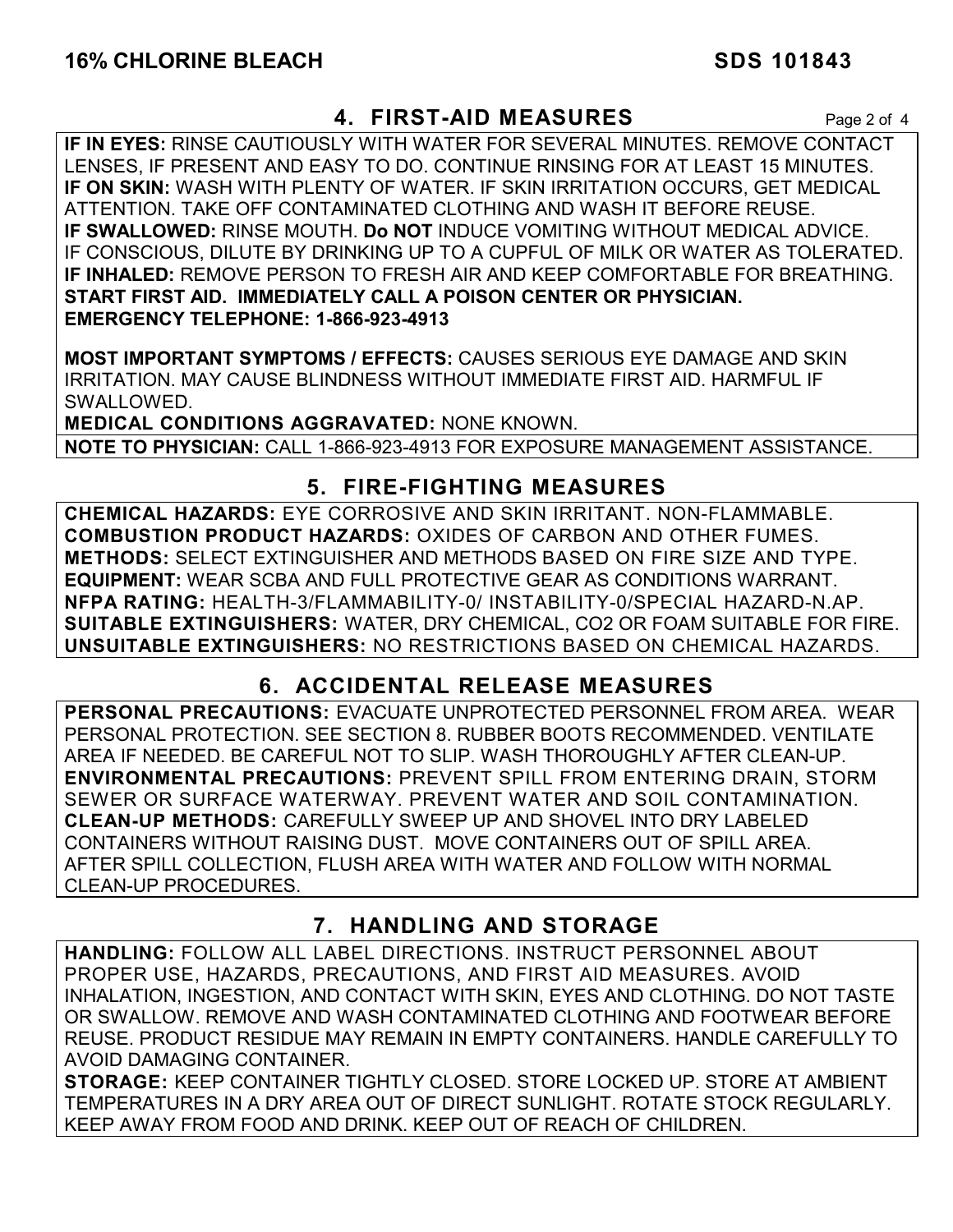#### **16% CHLORINE BLEACH SDS 101843**

#### **8. EXPOSURE CONTROLS / PERSONAL PROTECTION** Page 3 of 4

**EXPOSURE LIMITS:** SODIUM CARBONATE = NONE,

SODIUM METASILICATE = NONE

SODIUM DICHLORO-S-TRIAZINETRIONE = 0.5 PPM TWA AS CHLORINE, 1 PPM STEL AS CHLORINE(ACGIH), 1 PPM CEILING LIMIT (OSHA)

#### **ENGINEERING CONTROLS:** GENERAL ROOM VENTILATION IS TYPICALLY ADEQUATE.

**PERSONAL PROTECTION** 

**EYES:** CHEMICAL-SPLASH SAFETY GOGGLES.

**HANDS:** CHEMICAL-RESISTANT PROTECTIVE GLOVES (NITRILE, NEOPRENE OR RUBBER). **RESPIRATORY:** WEAR DUST MASK IF HANDLING CREATES AIR-BORNE DUST.

**FEET:** RUBBER BOOTS RECOMMENDED DURING SPILL CLEAN-UP.

**BODY:** PROTECTIVE EQUIPMENT NOT REQUIRED.

**HYGIENE MEASURES:** HANDLE IN ACCORDANCE WITH GOOD INDUSTRIAL HYGIENE AND SAFETY PRACTICE. TAKE OFF CONTAMINATED CLOTHING AND WASH IT BEFORE REUSE. WASH HANDS AND AFFECTED AREAS THOROUGHLY AFTER HANDLING. PROVIDE SUITABLE FACILITIES FOR QUICK DRENCHING OR FLUSHING OF THE EYES IN CASE OF CONTACT OR SPLASH HAZARD.

### **9. PHYSICAL AND CHEMICAL PROPERTIES**

**APPEARANCE:** WHITE POWDER **ODOR:** SLIGHT CHLORINE **pH CONCENTRATE:** N.AP. **pH READY-TO-USE:** N.AP. **pH @ USE DILUTION:** 9.7 **PHYSICAL STATE:** GRANULAR POWDER **RELATIVE DENSITY (WATER):** N.AV. **SOLUBILITY (WATER):** MODERATE **VAPOR PRESSURE:** N.AV. **VAPOR DENSITY:** N. AV. **VISCOSITY:** N.AP.

**AUTO-IGNITION TEMPERATURE:** N.AV. **DECOMPOSITION TEMPERATURE:** N.AV. **EXPLOSIVE LIMITS (LEL/UEL):** NONE **EVAPORATION RATE:** N.AV. **FLAMMABILITY (SOLID, GAS):** N.AP. **FLASH POINT:** NONE **INITIAL BOILING POINT/RANGE:** N.AV. **MELTING POINT/FREEZING POINT:** N.AV. **ODOR THRESHOLD:** N.AV. **PARTITION COEFF. (N-OCTANOL/WATER):** N.AV **OTHER:** N.AV.

## **10. STABILITY AND REACTIVITY**

**REACTIVITY:** MIXING WITH INCOMPATIBLES CAN RELEASE HEAT + HAZARDOUS GASES. **CHEMICAL STABILITY:** STABLE.

**POSSIBILITY OF HAZARDOUS REACTIONS:** SEE REACTIVITY. WILL NOT POLYMERIZE. **CONDITIONS TO AVOID:** TEMPERATURES ABOVE 120°F (49°C) AND HIGH HUMIDITY. **MATERIALS TO AVOID:** ACIDS, AMMONIA, METALS AND OTHER CHEMICALS. MIX ONLY WITH WATER. **HAZARDOUS DECOMPOSITION PRODUCTS:** NONE UNDER NORMAL CONDITIONS.

### **11. TOXICOLOGICAL INFORMATION**

**ROUTES OF EXPOSURE:** EYES, SKIN, INGESTION, INHALATION. **INFORMATION ON ROUTES OF EXPOSURE:** NO LC50/LD50 TEST DATA ON MIXTURE. **ACUTE EFFECTS /SYMPTOMS**

 **EYES:** CAUSES SERIOUS EYE DAMAGE. MAY CAUSE PAIN, REDNESS AND WATERING. **SKIN:** CAUSES SKIN IRRITATION. MAY CAUSE DELAYED PAIN, DRYING AND REDNESS. **INGESTION:** CAUSES IRRITATION OR BURNS TO MOUTH, THROAT AND STOMACH. **INHALATION:** CAUSES IRRITATION OR BURNS TO NOSE, THROAT + RESPIRATORY SYSTEM. **CHRONIC / OTHER EFFECTS:** NO REPORTABLE GERM CELL MUTAGENS, SKIN SENSITIZERS, RESPIRATORY SENSITIZERS, REPRODUCTIVE TOXINS OR ASPIRATION HAZARDS. **SPECIFIC TARGET ORGANS (SINGLE/REPEATED):** NONE KNOWN. **NUMERICAL MEASURES OF TOXICITY:** ATEmix (ORAL-RAT) = ABOVE 2000 MG / KG **CARCINOGENS:** NO REPORTABLE ACGIH, IARC, NTP, OR OSHA CARCINOGENS.